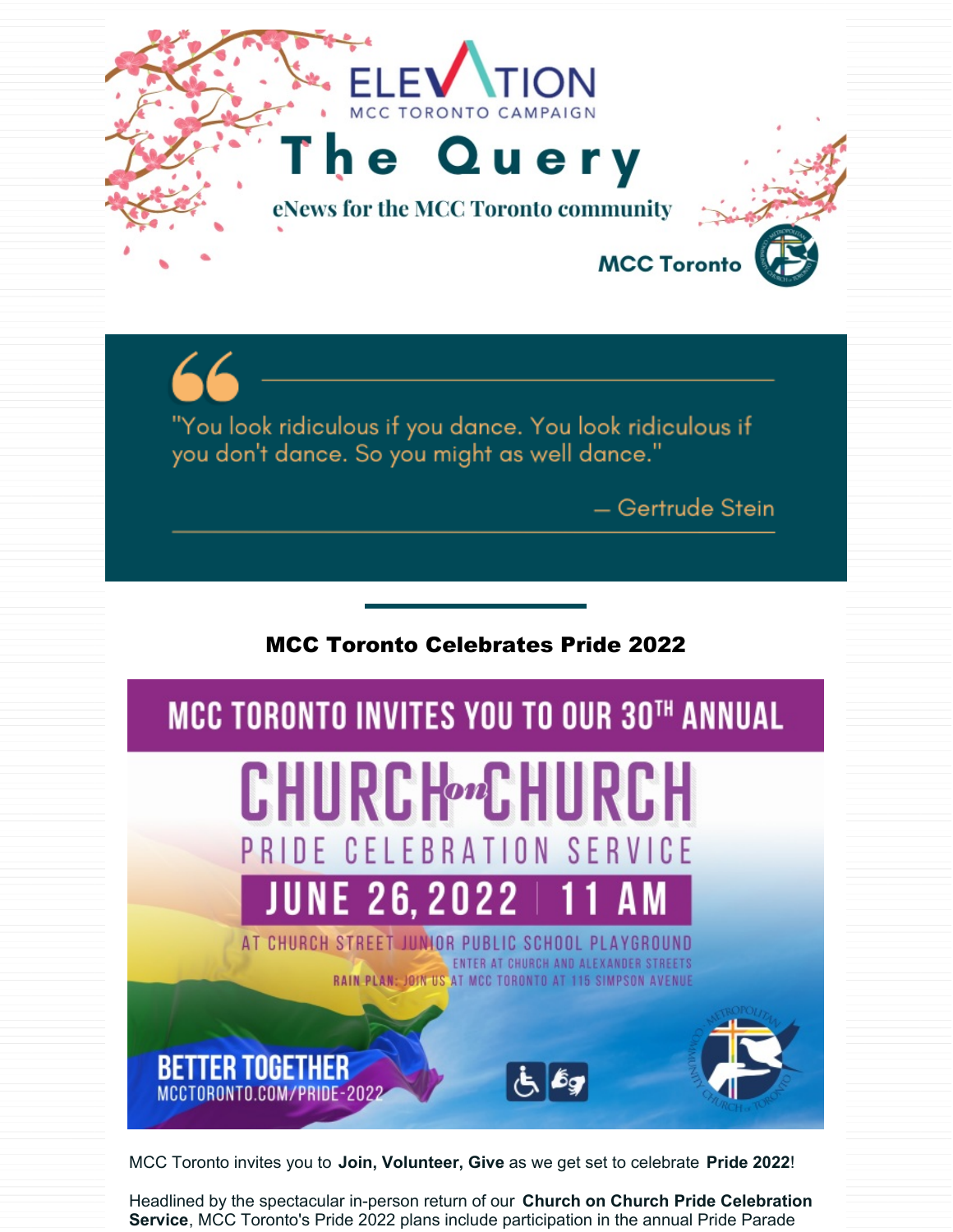and setting up a MCC Toronto community booth in the StreetFair during the final Pride month weekend, and a host of special programs all month long.

This year's theme is "Better Together" because we are "better together"!

**Church on Church** (join the Facebook event [here](https://www.facebook.com/events/1135847353815170/?ref=newsfeed)) returns for its 30th Anniversary to an outdoor location at Church Street Junior Public School on June 26 at 11 AM. Folks unable to join us in person can tune in to our YouTube channel at 7 PM that evening for a special broadcast of the full Service.

After the two years of virtual Prides, MCC Toronto looks forward to joining our congregants, members and community, in celebrating Pride together! Click below to read more, sign-up as a volunteer or to make a special gift in support of this year's Pride activities!



We conclude our "Reel Theology" Sermon Series this Sunday with the Academy Award winning Best Picture "**[CODA](https://www.youtube.com/watch?v=0pmfrE1YL4I)** "!

**CLICK HERE TO JOIN THIS [SERVICE](https://www.youtube.com/MCCTorontoTV) ONLINE**

Musical Guest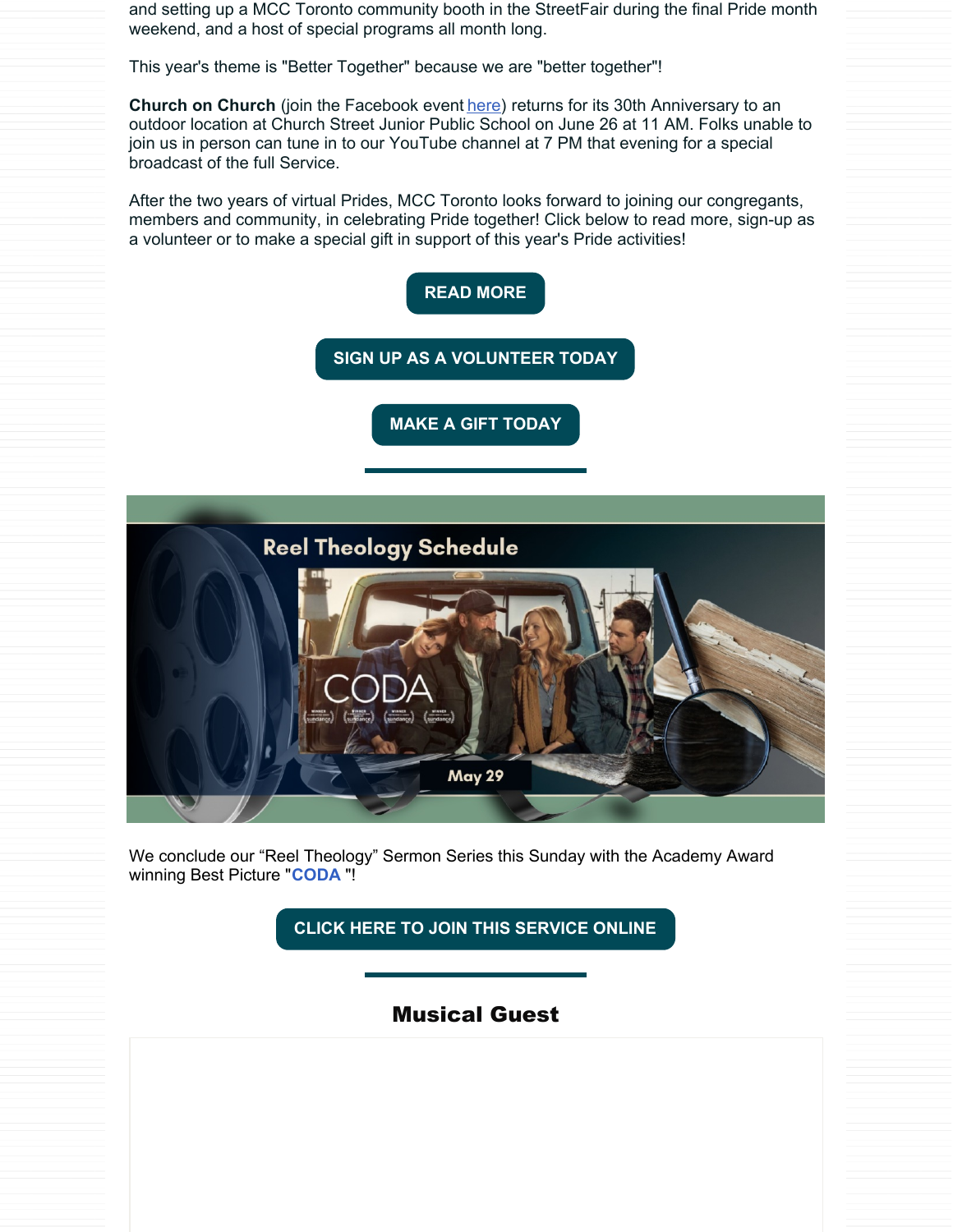

**Mary Kelly** is our Offertory Performer this Sunday!

Nova Scotia native, Mary Kelly is always delighted to sing at MCC Toronto. Her repertoire encompasses jazz, folk and musical theatre. She has been a featured soloist for Symphony Nova Scotia and performed at Rev. Dr. Brent Hawkes's final Christmas Eve service in December 2017.

Television credits include *The Handmaid's Tale*, *Schitt's Creek*, *Saving Hope*, and *Orphan Black*.

On stage, she has appeared in *My Fair Lady, Anne of Green Gables, Man of La Mancha, Chicago,* and *Sincerely, a Friend*, based on the music of Leonard Cohen—to name just a few!

Her website is **mkdivamusic.com**.

**May 29 | 11 AM | MCC Toronto's YouTube Channel**

**CLICK HERE TO JOIN THIS [SERVICE](https://www.youtube.com/MCCTorontoTV) ONLINE**

### MCC Toronto Membership Class | May 31

REMINDER! MCC Toronto will be offering a **Membership Class** on **Tuesday**, **May 31** at **7 PM** for those interested in becoming members. The class will be offered on ZOOM.

In order to participate you must be:

- a regular worship attendee
- a financial contributor
- willing to volunteer
- be a permanent resident of Canada
- ready to make a long-term commitment to MCC Toronto

At the end of the Membership Class, participants will have the information they need to discern if Membership is for them. To register for the Membership Class please click on the link below!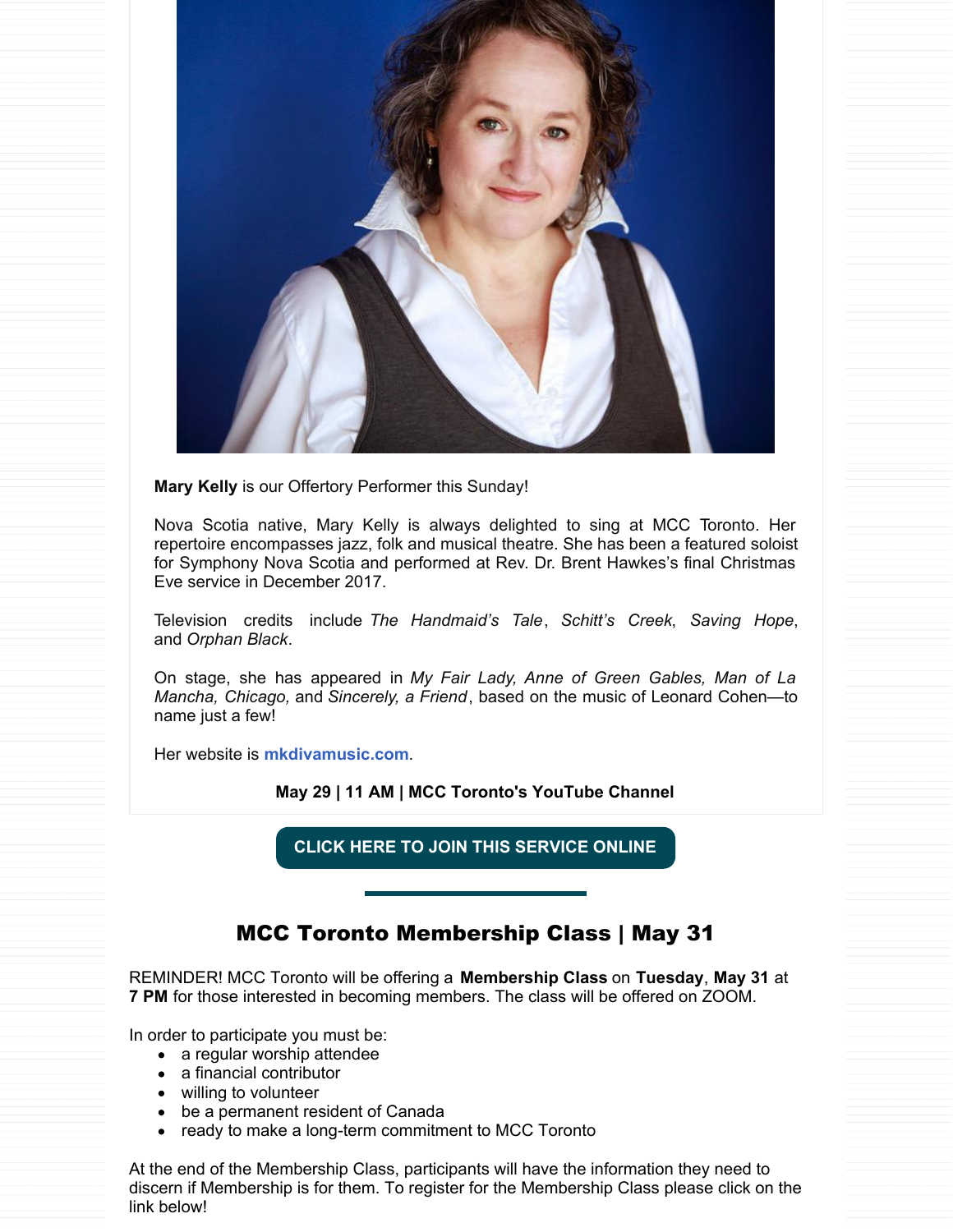#### **[REGISTER](https://form.jotform.com/221155478254255) NOW**



Taking care of each other is more important than ever these days, and if you are in need of some care we are here for you. Just hop on the link below and fill out the form to let one of our pastors know about your needs.

Want to learn more? **Watch this video by Rev. Junia [Joplin!](https://fb.watch/aw660duVxe/)**

**REQUEST [CONGREGATIONAL](https://www.mcctoronto.com/care/) CARE HERE**

Every Gift is a Blessing. Please consider making a gift to MCC Toronto today.

## **DONATE**



**Sunday Digital Coffee Hour** Sunday | 1 PM [ZOOM](https://us02web.zoom.us/j/82838496709?pwd=SWp6K0VxY080Tk5TakwxNVpOWDhPUT09) Link Meeting ID: 828 3849 6709 Password: 797837